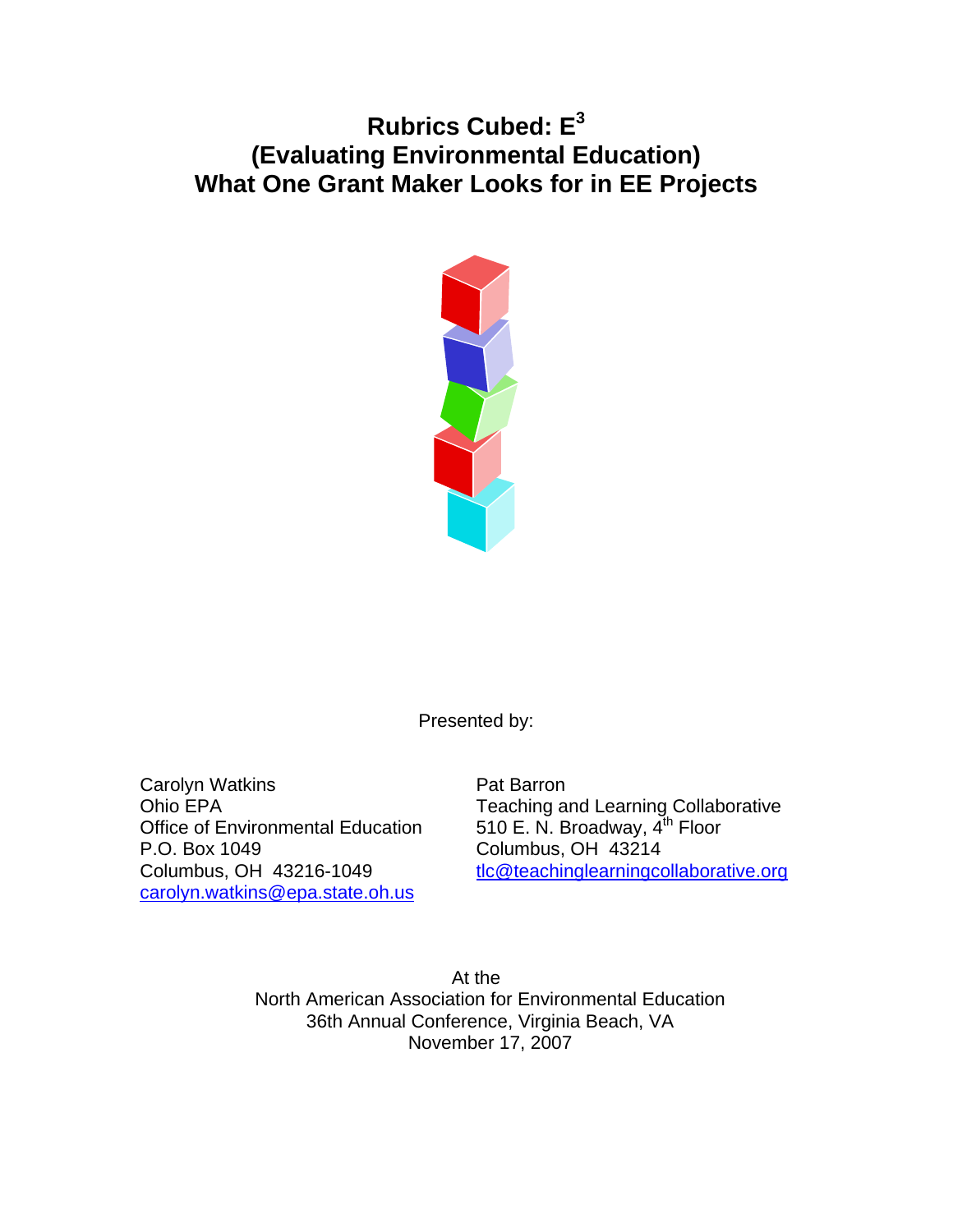The Ohio Environmental Education Fund (OEEF) awards roughly \$1 million annually in grants for environmental education projects targeting three audiences: pre-school through university students and teachers, the general public, and the regulated community. Funding comes from a portion of the civil penalties that Ohio EPA collects for violations of Ohio's air and water pollution control laws. Grant applications are considered through a peerreviewed process that has evolved considerably over the Fund's 17-year history, and incorporates Ohio EPA's current funding priorities.

In 1994, the OEEF approached the Environmental Education Council of Ohio (EECO) for help in evaluating completed K-12 grant projects, after the final reports have been submitted by the grantees. The OEEF wanted to acknowledge the grantees' excellent work, and showcase outstanding projects as examples of effective environmental education for other educators and grant applicants to consider.

EECO convened a team of leading Ohio educators, $1$  who reviewed the existing literature for criteria for excellent environmental education, including the California Department of Education's evaluation of environmental education print materials, and "the NAAEE Standards Project, Working Papers on the Development of Environmental Education Standards" by Deborah Simmons. These criteria were modified to reflect the characteristics in the OEEF grant application guidelines. Because OEEF grant projects are quite diverse and grant products are often similar in format to portfolios, the team decided to develop a holistic instrument. They developed paragraph rubrics for three categories: curriculum development, student activity, and professional development for K-12 educators.

#### **Initial review process**

 $\overline{a}$ 

 The team prepared similar folders for each completed grant project to be reviewed, including a brief summary, the grantee's final report, and printed materials, photographs, videos, slideshows, or other documentation that the grantee had provided. A two-day review session was held, bringing together sixteen exemplary K-12 educators from around the state. After an initial introduction to examples of the kinds of grant projects to be evaluated, the reviewers were placed in groups of 3 or 4 by grade level to explore the rubrics. A jigsaw technique was used to build consistent group norms about the meaning of terms such as inquiry learning, interdisciplinary and thematic learning, and what was meant by learners participating in the design of the project.

<span id="page-1-0"></span><sup>&</sup>lt;sup>1</sup> The team included Diane Cantrell, Ohio Department of Natural Resources and OEEF board member; John Hug, Ohio Department of Education and OEEF board member; Rosanne Fortner, Ohio State University Professor of Natural Resources; Sue Leidigh, Curriculum Director, Wayne County Schools; Kelly Jacobs, teacher on loan to the Science and Mathematics Network; and Pat Barron, Science and Mathematics Network.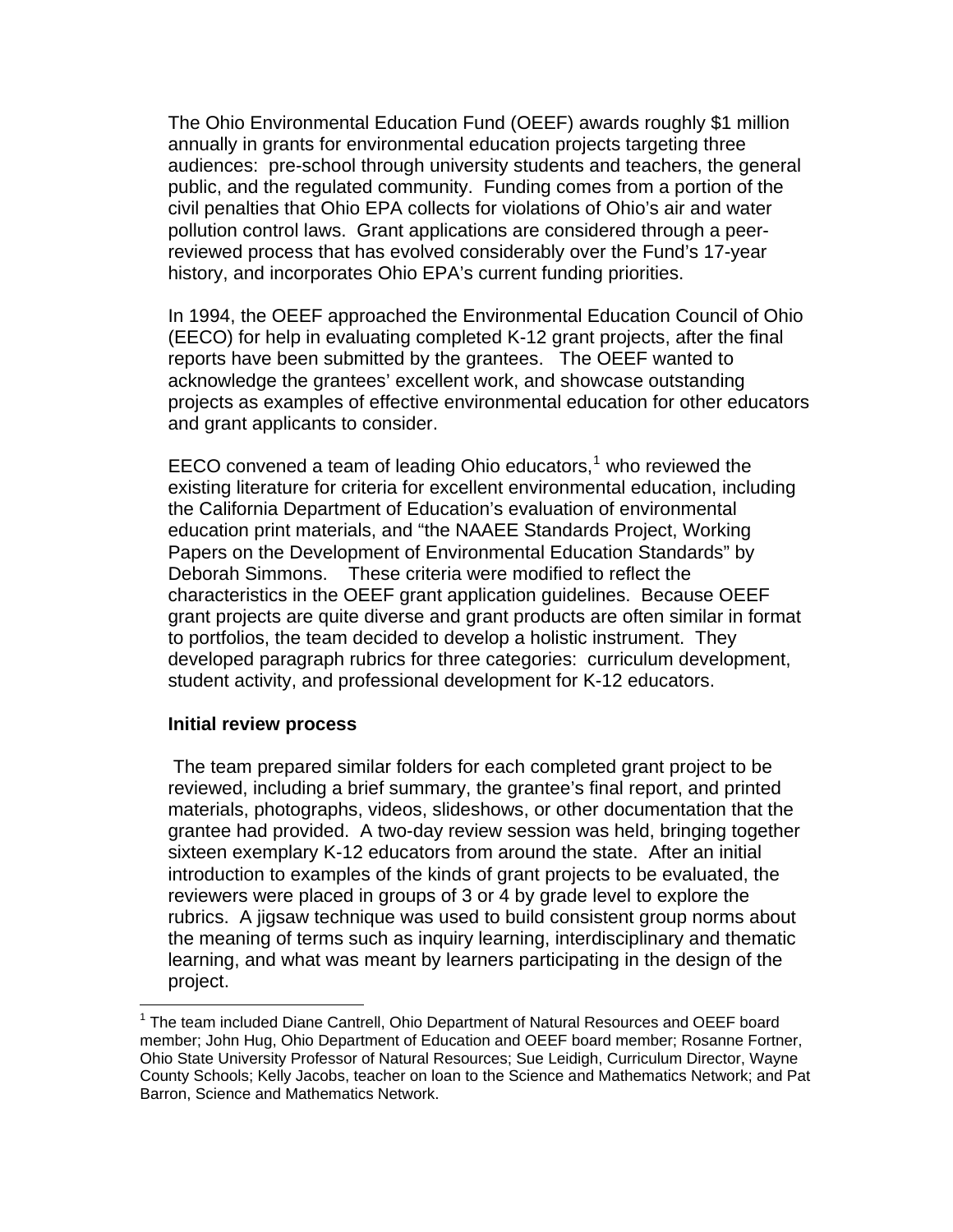Reviewer groups used consensus to decide which rubric level best described the project. Reviewers were reminded not to compare projects to one another but instead to a set standard – the rubric – and not to make assumptions about what "might" have happened. Their job was to review the project based solely on the documentation.<sup>[2](#page-2-0)</sup> Projects that received a rubric score of 3, 4, or 5 (the highest) were reviewed a second time by a new reviewer group the next day.

All projects that had received a rubric score of 4 or 5 from one of the reviewer groups were then displayed together with the reviewer scores and comments for the entire group to consider. Individual reviewers then used colored dots to "vote" for the projects they considered outstanding. Afterward, the grade band reviewer groups reviewed the votes and decided together which projects should be selected as OEEF Outstanding Projects.

The OEEF and EECO have continued to review completed K-12 grant projects every few years since 1994. At the outset of the process, the review team examines the rubrics to determine whether changes are needed. A few minor wording changes have been incorporated to the original K-12 rubrics for K-12 curriculum, student activity and professional development. These are now posted on the OEEF web page, [http://www.epa.state.oh.us/oeef/about\\_oeef.html](http://www.epa.state.oh.us/oeef/about_oeef.html)

# **Evaluation of adult education projects**

 $\overline{a}$ 

In 1999, the OEEF asked the Environmental Education Council of Ohio to develop a similar process and set of instruments for selecting outstanding grant projects that targeted the general public audience. The variety of these projects is even greater than that found in the K-12 projects. Examples of OEEF-funded projects for adult learners include mercury thermometer exchanges, volunteer stream monitoring efforts, radio programs, tours, and all manner of printed materials.

The planning team sought assistance from The Ohio Alliance for the Environment, a group that has long promoted balanced discussion of controversial environmental issues in the state. $3$  The team searched nationwide for environmental education studies, journal articles and other

<span id="page-2-0"></span> $2$  The initial rubric development and review are described in more detail in Pat Barron, Kelly Jacobs and Diane Cantrell, "Using Rubrics to Review Environmental Education Projects," in *Gaining New Insights – Building On Experience: Selected Papers from the 24th Annual Conference of the North American Association for Environmental Education,* Portland, ME, 1995.  $3$  The adult education review team included Irene Probasco, Ohio Alliance for the Environment; Deborah Harris, National Technical Association; Bruce Cornett, Greene Environmental Coalition;

<span id="page-2-1"></span>Dr. Diane Cantrell, OSU Extension and Ohio Department of Natural Resources; Judy Mentzer and Carolyn Watkins, Ohio EPA; and Pat Barron, Science and Mathematics Network, with advise at key points in the process from Dr. Cheryll Dunn, University of Cincinnati and Dr. Charles McClaugherty, Mount Union College.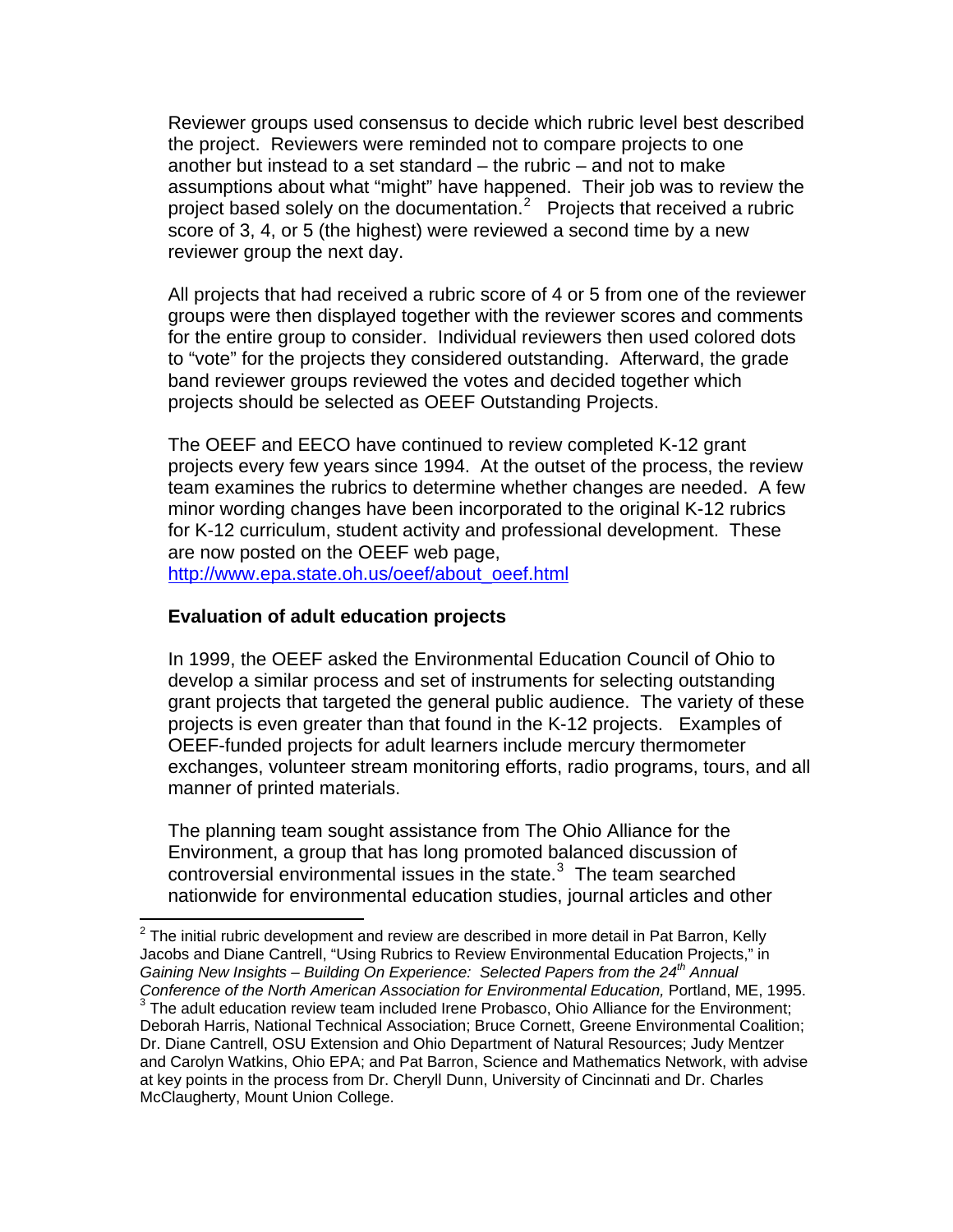resources that outlined specific criteria for exemplary adult environmental education, and incorporated the OEEF's preferred characteristics for adult learning and projects targeting a general public audience. By this time, the NAAEE *Guidelines for Excellence* series was available, as well as Ohio's Best Practices Guidelines*. [4](#page-3-0)*

The review team again opted for a holistic approach, and developed five-level paragraph rubrics for four major types of projects: seminar/class/workshop; print product; media product; and public awareness campaign, for grant projects that incorporated multiple approaches and products. All the groups participating on the planning team helped recruit reviewers to represent as broad a cross-section of the general public as possible. The two-day review process is similar to that used for K-12 projects, with small groups of reviewers assigning a consensus level score to each project. Those scoring at rubric levels 3, 4, or 5 are reviewed a second time by a different group. All projects that received a 4 or 5 are then displayed for the entire group of reviewers to consider and cast dot votes for. Approximately 20-25% of the reviewed grants are ultimately selected as OEEF Outstanding Projects for the General Public Audience.

## **Evaluating Web sites**

 $\overline{a}$ 

Changes in technology are reflected in changing grant products, with fewer videos and more Web-based materials. Because many projects now include Websites, the review team in 2002 also collected a number of publicly available tools for evaluating Web sites. These were found to be better suited to that technology than a paragraph rubric, and a composite version has now been posted on the OEEF Web page and added to the toolbox used by OEEF evaluators.

## **Evaluation of the Review Process**

These instruments have now been used to review more than 500 completed grant projects. By the end of 2006, 93 OEEF Outstanding Projects have been selected. Reviews are conducted approximately every two years. At the conclusion of the second day, each set of reviewers is asked to complete an evaluation of the review process. Generally, reviewers felt that the process was well-organized, a positive experience, and an important component of the grant-making process. Concerning the effectiveness of the holistic method for reviewing, almost all reviewers responded positively, characterizing the process as "effective" or "very effective" with the wide variety of projects to review. The strengths of the process noted by the

<span id="page-3-0"></span><sup>&</sup>lt;sup>4</sup> Diane Cantrell, Michael Conner, Bruce Evener, Diana Hunn, Joyce Meredith and Paul Spector, *Best Practices for Environmental Education: Guidelines for Success*, 2000, a project of Ohio EE 2000: A Strategic Plan for Environmental Education in Ohio, available online at [http://www.eeco](http://www.eeco-online.org/publications/publications.html)[online.org/publications/publications.html](http://www.eeco-online.org/publications/publications.html)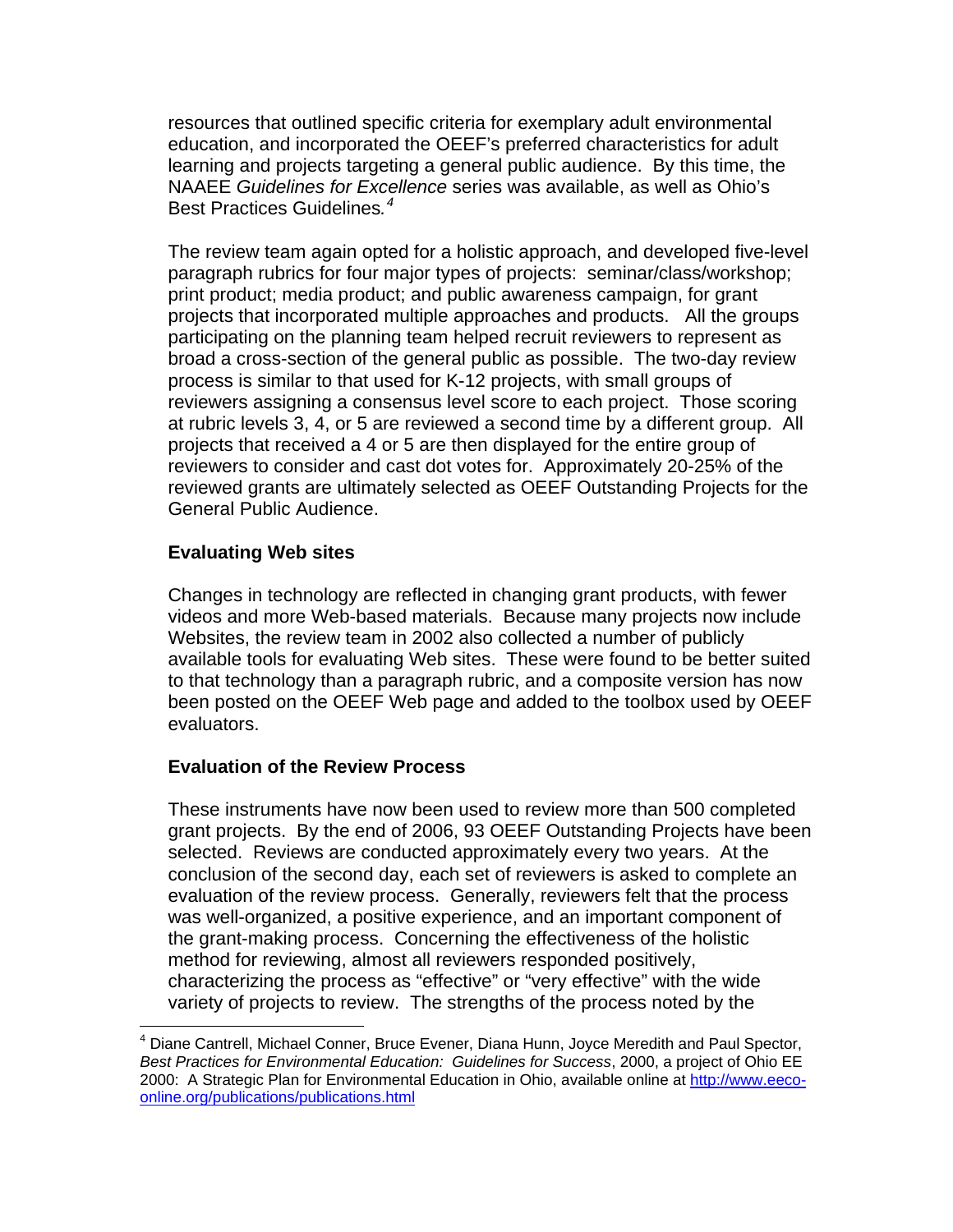reviewers varied, but the diversity of the review group and the opportunity to review in teams were prominently noted. Suggestions for changes were varied, and some have been incorporated into the process over time and will be discussed in the next section. When asked what they had learned, reviewers were very positive in their responses, especially noting increased understanding about what constitutes an excellent project. Discussion with OEEF staff and the review planning team also indicate a high overall degree of satisfaction with the process.

#### **Lessons Learned**

Some projects could not be reviewed because the grantee simply did not provide sufficient documentation. Other projects that were reviewed might have deserved the Outstanding Project designation but could not receive it for the same reason. OEEF now provides more information about the eventual review to new grant recipients, and is posting the rubrics and award winners online, in an effort to encourage better documentation.

The background information and shared discussions at the beginning of the two-day session are essential for reviewers to understand the review process and become familiar with the projects. This ensures that the reviewers all approach the process from a common grounding, and is even more crucial for the general public/adult education project review, as those reviewers often have less experience in project evaluation than the formal educators who perform the review of K-12 projects. Over time, more reviewers from county and state environmental and conservation agencies (ODNR, soil and water conservation districts, recycling offices, health departments, etc.) have been included to provide an important perspective, since these agencies are the recipients of many grants.

OEEF eliminates budget information from the review as much as possible. This review process focuses on the outcomes and products that were produced as a part of the grant project. The reviewers are given the dollar amount of the grant so they can make an evaluation of the cost-effectiveness of the project. To include detailed budgets and expenditures might cause the reviewers to deviate from their main purpose of identifying Outstanding Projects, and embark on a micro-discussion of how appropriately the funds were expended. All grant expenditures are approved by OEEF staff, so these discussions would not be pertinent.

It is important that the same group of reviewers participate in the two consecutive days of the process, to provide more time to establish a shared understanding of the instruments, and reach consensus on different interpretations of wording in the instruments. While some reviewers would have liked more time, this had to be balanced with considerations of their availability as a group.